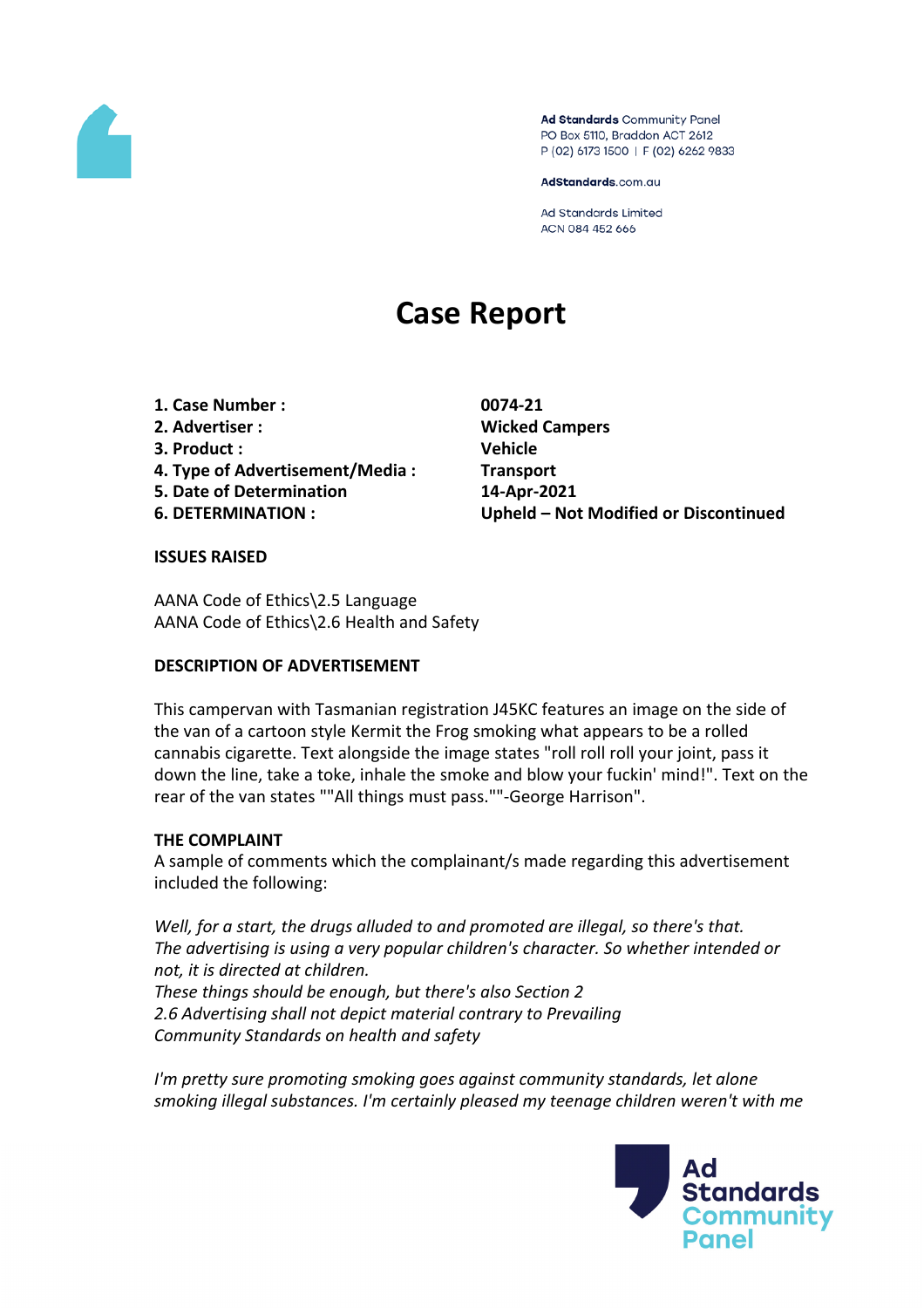

*when I saw this van. This is a pretty standard stunt for Wicked Campers. Defying advertising codes since their inception.*

## **THE ADVERTISER'S RESPONSE**

Comments which the advertiser made in response to the complainant/s regarding this advertisement include the following:

*Advertiser did not provide a response.*

# **THE DETERMINATION**

The Ad Standards Community Panel (the Panel) considered whether this advertisement breaches Section 2 of the AANA Code of Ethics (the Code).

The Panel noted the complainant's concern that the language is offensive.

The Panel viewed the advertisement and noted the advertiser had not provided a response.

**Section 2.5: Advertising or Marketing Communications shall only use language which is appropriate in the circumstances (including appropriate for the relevant audience and medium). Strong or obscene language shall be avoided.**

The Panel noted the advertisement was on a vehicle and that the relevant audience would be broad and would include children.

The Panel noted that it had previously considered similar wording on another vehicle by the same advertiser in case 0495-18, in which:

*"The Panel noted that the current advertisement is featured on a vehicle and it is likely that it will be viewed by a broad audience which would include children. Consistent with the decisions above and in consideration of the research the Panel considered that the word "fucking" is not appropriate for a broad audience in a medium which people may not be able to avoid seeing the images and words and that it is a word which most members of the community would consider obscene."*

Consistent with the previous determination, the Panel considered that the word 'fuckin' in the current advertisement was not appropriate for a broad audience and would be considered strong and obscene language by most members of the community.

#### **Section 2.5 conclusion**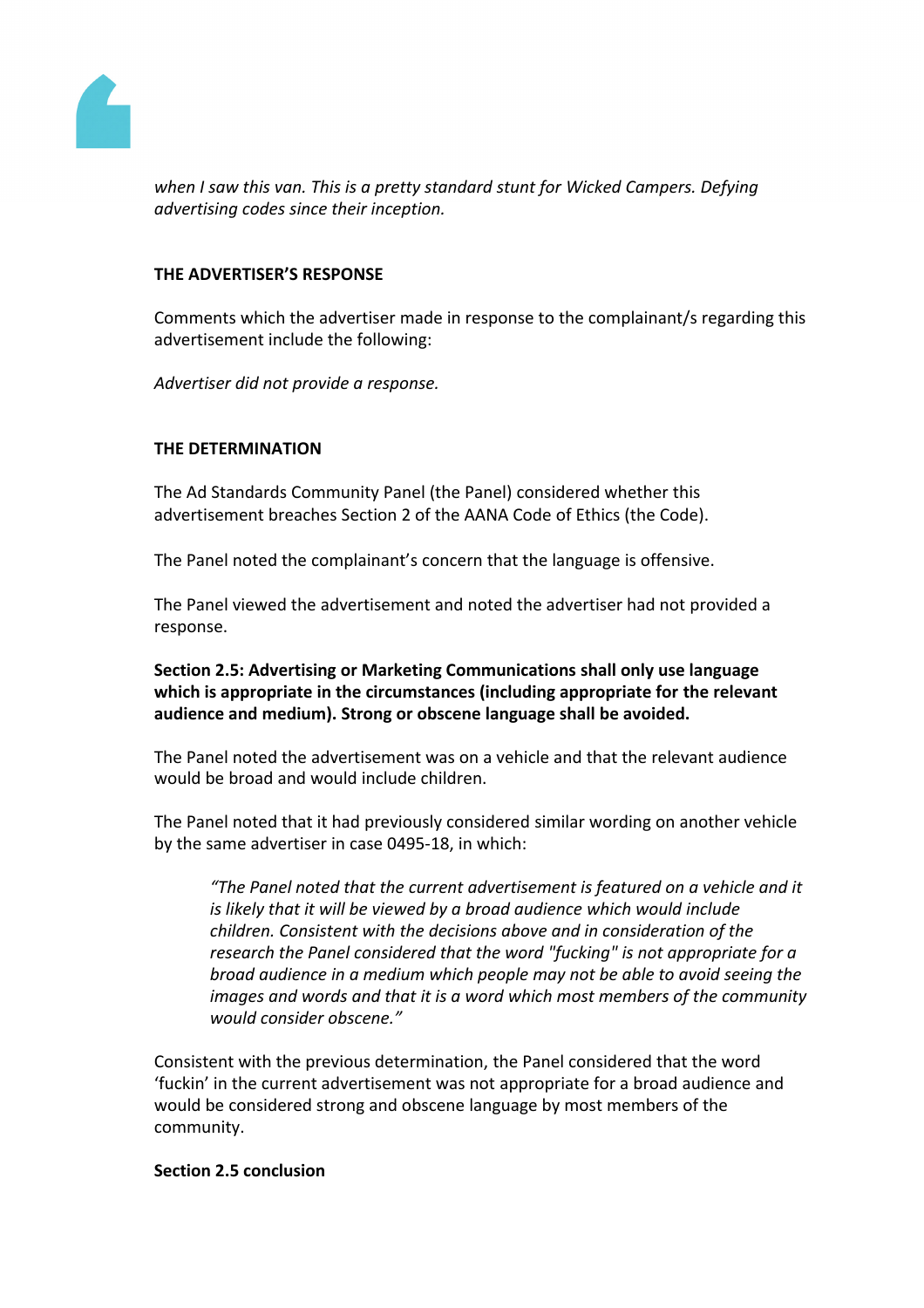

The Panel determined that the advertisement did contain strong of obscene language and did breach Section 2.5 of the Code.

# **Section 2.6: Advertising or Marketing Communications shall not depict material contrary to Prevailing Community Standards on health and safety.**

The Panel noted the complainant's concern that the advertisement featured a children's character and drug references.

The Panel noted that in case 0495-18 it had found:

*"The Panel considered that the advertisement is making light of drug use by using a well-known children's nursery rhyme's structure and an image of wellknown children's program characters. The Panel considered that the advertisement glamorises drug use and trivialises an important issue by suggesting that the use of illegal drugs is not something to be taken seriously.*

*The Panel considered that many members of the community would consider a clear reference to an illegal substance contrary to Prevailing Community Standards on health but noted that there are some members of the community who would consider cannabis use to not be against prevailing community standards, particularly for medicinal purposes.*

*The Panel however considered that the advertisement was referring to 'blowing your…mind' and that in this context the reference to cannabis use would be a reference that was likely to be against prevailing community standards on health and safety."*

Consistent with the determination in case 0495-18, the Panel considered that in the current advertisement the reference to cannabis use, particular in combination with a children's character and nursery rhyme, would be against prevailing community standards on health and safety.

#### **Section 2.6 conclusion**

The Panel considered that the advertisement did contain material contrary to Prevailing Community Standards on health and safety and determined that it did breach Section 2.6 of the Code.

#### **Conclusion**

Finding that the advertisement breached Sections 2.5 and 2.6 of the Code the Panel upheld the complaint.